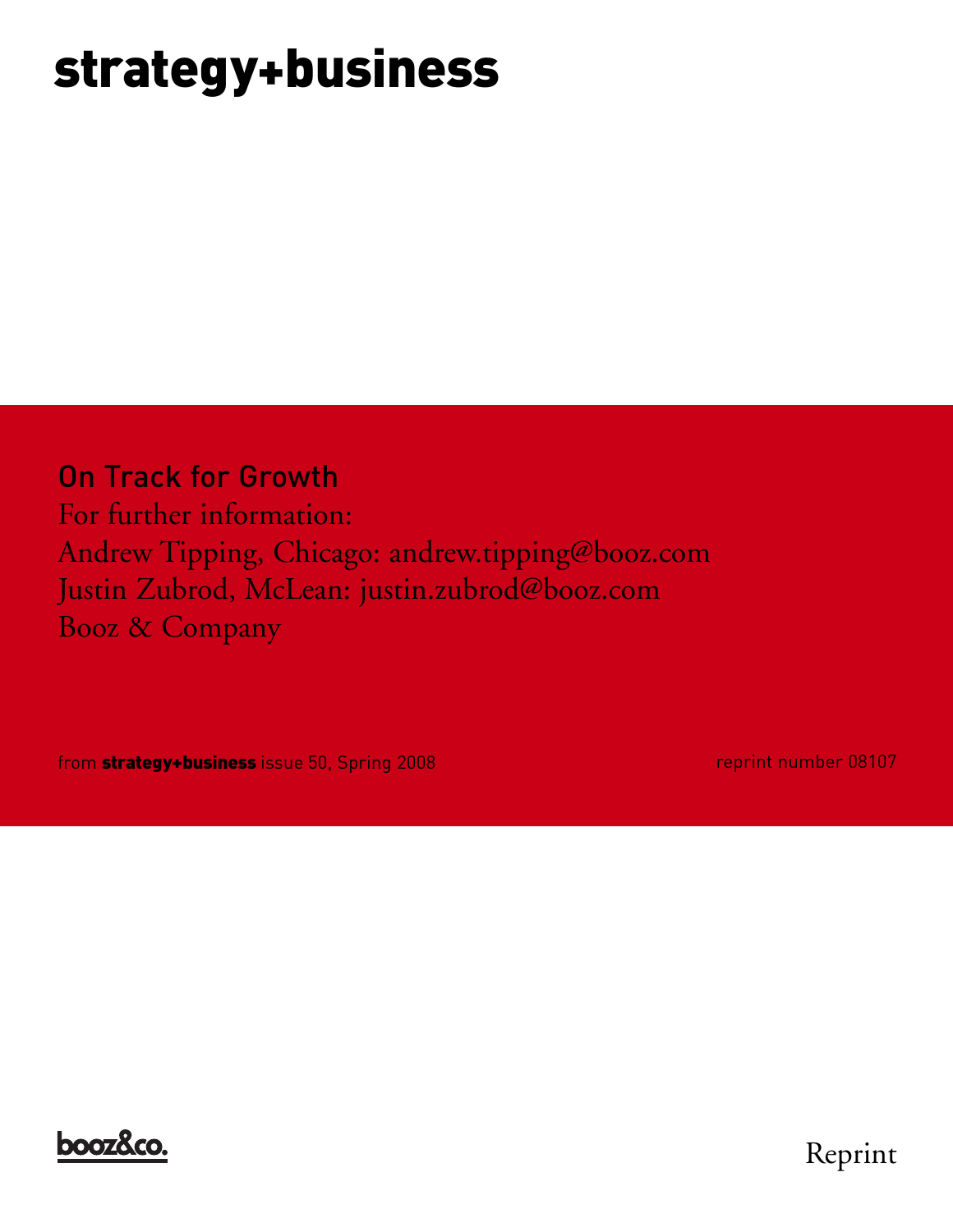**How the railroad industry is reinventing itself as a customer-conscious business.**

# ON Track FOR

by Andrew Tipping and Justin Zubrod

**As advertising slogans go, the 1984 "We're getting** there" campaign from British Rail ranks among the worst of all time. British Rail was then a long-distance train operator wholly owned by the government of the United Kingdom. The railroad intended the ads to offer an earnest portrayal of slow, steady improvements being made to a service known for its decaying infrastructure. But for a skeptical public forced to endure overcrowded train cars and frequent delays, it sounded as though British Rail had simply given up.

At that time, this dismal outlook — ever-lower expectations and diminishing service — was fairly typical of government-run railroads around the world. But today, the story has begun to reverse. Railroads from North America to New Zealand are becoming customer-centric, service oriented, and quality focused. The current state of British rail transport is emblematic of the industry's transformation. Formerly disgruntled rail passengers can now ride faster, more modern, more reliable trains from London to Manchester, Birmingham, Glasgow, and other U.K. cities. Travelers going to the continent can take the Eurostar, the highspeed passenger rail service between London and European cities that has commissioned interior designer Philippe Starck to make lounges so stylish that they are the envy of airlines. All of these trains are operated by companies spun off during the privatization of British Rail that took place between 1994 and 1997.

The stakes involved in creating top-quality rail service are high, and they are getting higher. People are traveling more, and increasing amounts of freight need to be shipped speedily. The skies and roads are plagued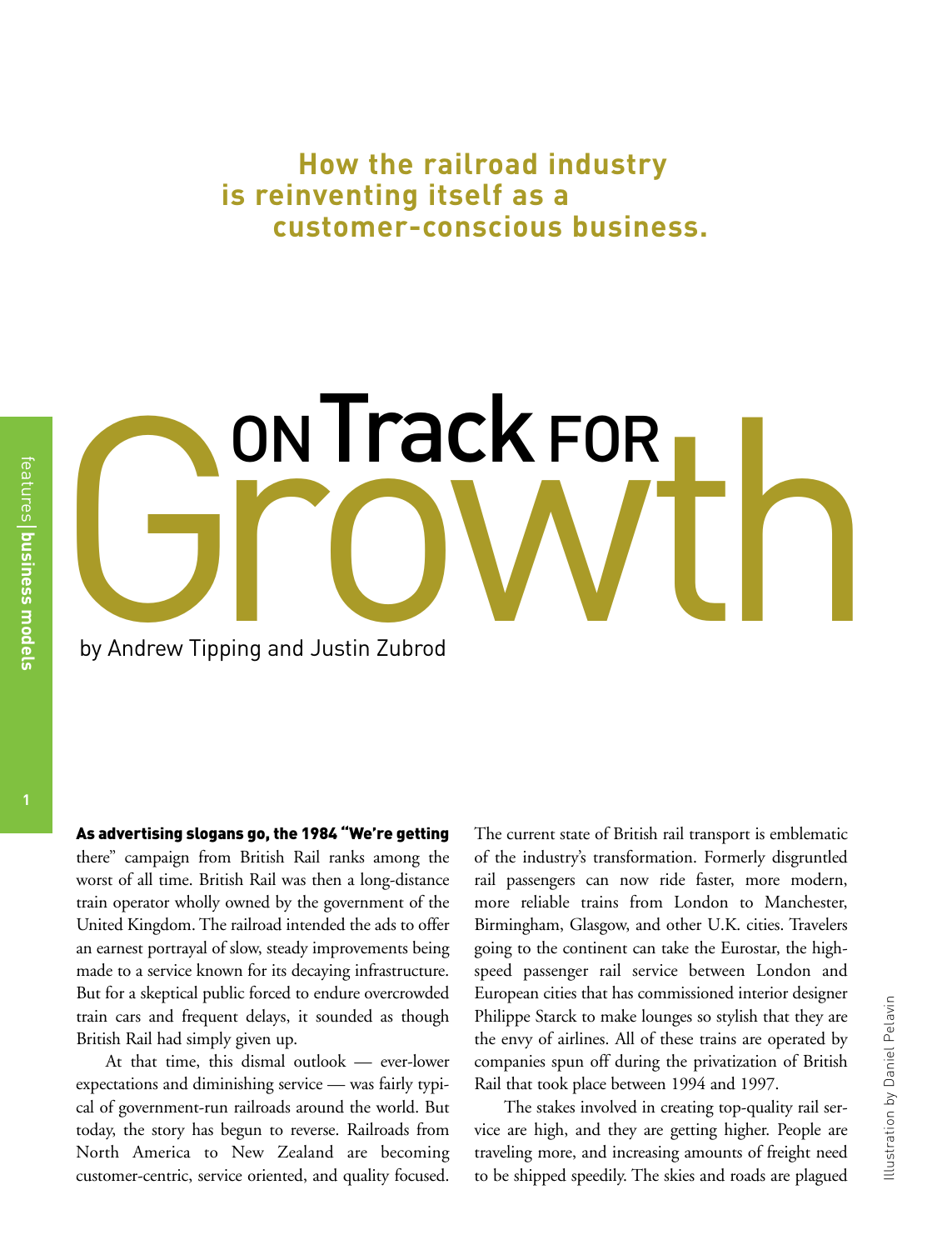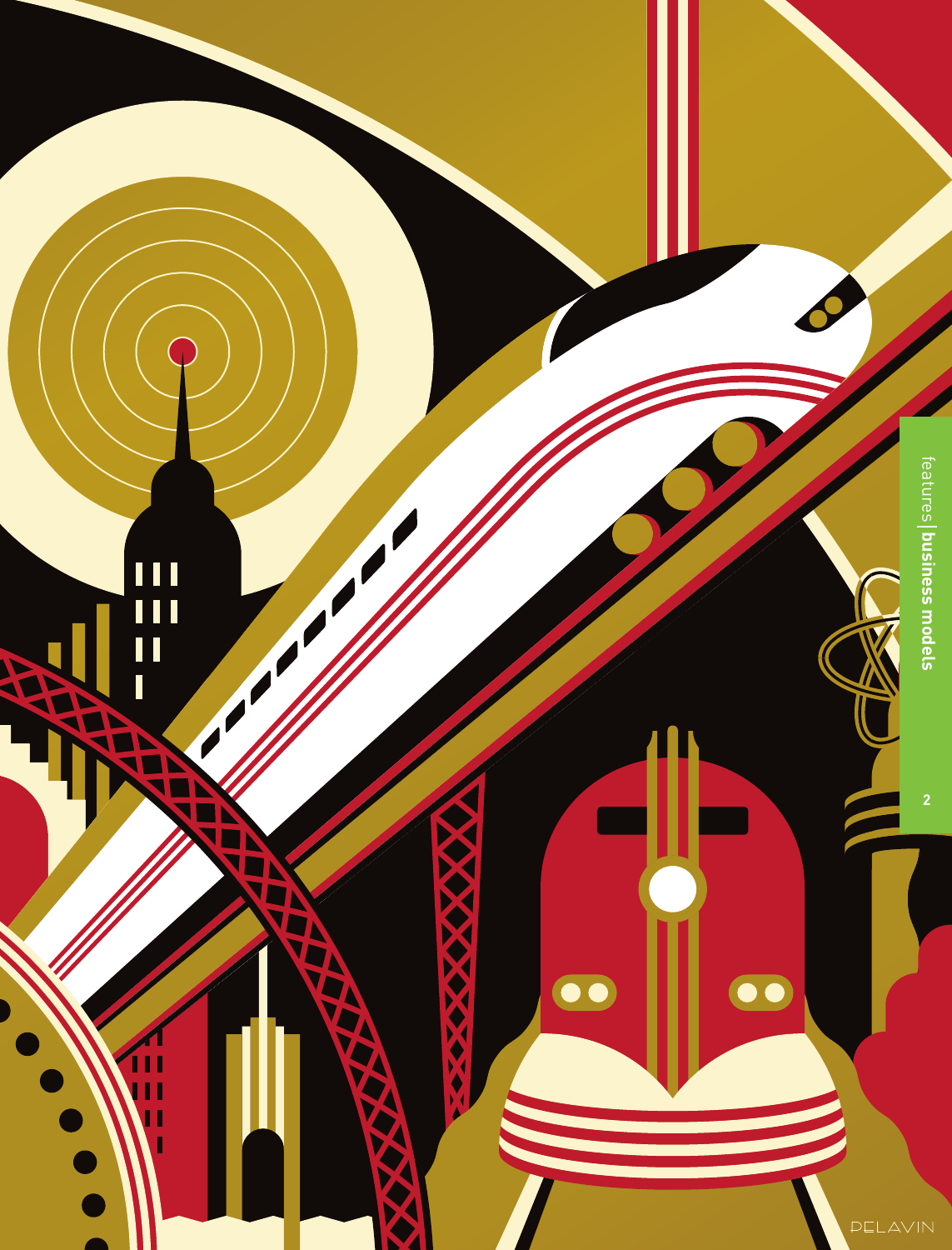#### **Andrew Tipping**

(tipping\_andrew@bah.com) is a vice president with Booz Allen Hamilton in Chicago. He specializes in the organization and change leadership aspects of customer-focused transformation in private- and publicsector enterprises.

#### **Justin Zubrod**

(zubrod\_justin@bah.com) is a vice president with Booz Allen in McLean, Va. He specializes in strategy, performance improvement, and organizational alignment for largescale transportation and logistics enterprises.

Also contributing to this article were Timothy Murphy, a senior associate with Booz Allen in McLean; Farrukh Bezar, a former principal with Booz Allen; and Bevin Barberich, a former associate with Booz Allen.

by congestion; furthermore, planes, trucks, and cars spew carbon emissions. The rails offer a more reliable, lower-carbon alternative (particularly with electric rail). And if rail service can be brought up to 21st-century standards, then it can serve as an operating model for other forms of infrastructure and utilities.

The worldwide revitalization of the rail industry has been attributed to the effect of privatization. But although privatization can make a difference, it isn't a prerequisite for success in passenger rail service — or even the most critical factor. Discernible, reliable improvements are taking place under all three forms of governance: public-sector agencies, private-sector rail corporations, and public–private hybrids. In the end, skillful management and a dedication to sensing and meeting the needs of the market seem to matter more than the structure of ownership. Evidence for this assertion includes the impressive results coming from the U.S. government–owned Amtrak (National Railroad Passenger Corporation) and its Acela passenger service; the private Canadian freight railway CN (formerly the government-owned Canadian National Railway); government-owned railway systems in New Zealand, Hong Kong, and Singapore; and public–private partnerships such as metro lines in Beijing and Shenzhen, China.

The rail industry has long struggled with the challenges of managing for growth and customer service. But now, railway organizations like Amtrak and CN are leading an industry-wide transformation. They are escaping from both overly restrictive regulations and the self-imposed one-size-fits-all approach to serving their customers. These companies are responding to the growing complexity of their markets and increasing demand for higher levels of service and reliability. And

in doing so, they are mapping out a path not only for other railroads but for any sector that needs to be more market-facing, responsive, and visionary.

#### **Overcoming Ingrained Maturity**

Reaching this point hasn't been easy. Public transport providers — notably passenger railroads — and their closely related postal and freight counterparts have frequently stumbled, often because of government interference. For instance, even though Amtrak has been highly innovative and successful in its Northeast and California corridors, it has been obliged by law and political pressure to maintain other routes across the country that are not profitable, forcing it into a moneylosing position year after year.

The railroad industry has existed for almost 200 years; indeed, the first modern corporations were railroads. Andrew Carnegie, Cornelius Vanderbilt, and the original Standard & Poor's all built their enterprises through the growth of railroads. But the industry went through a moribund patch starting with World War I, in which ridership around the world dropped wherever the automobile was introduced. Mass transportation, and rail in particular, became perceived as a "mature" sector, with less opportunity for the type of product development seen in fast-moving industries such as computing or telecommunications. Not prime hunting ground, according to conventional wisdom, for innovative marketers.

This trend finally began to change with the development of high-speed rail transport in 1964 in Japan and 1981 in France. These rail systems broke new ground by promoting passenger services, mimicking airline-style marketing campaigns, and seeking to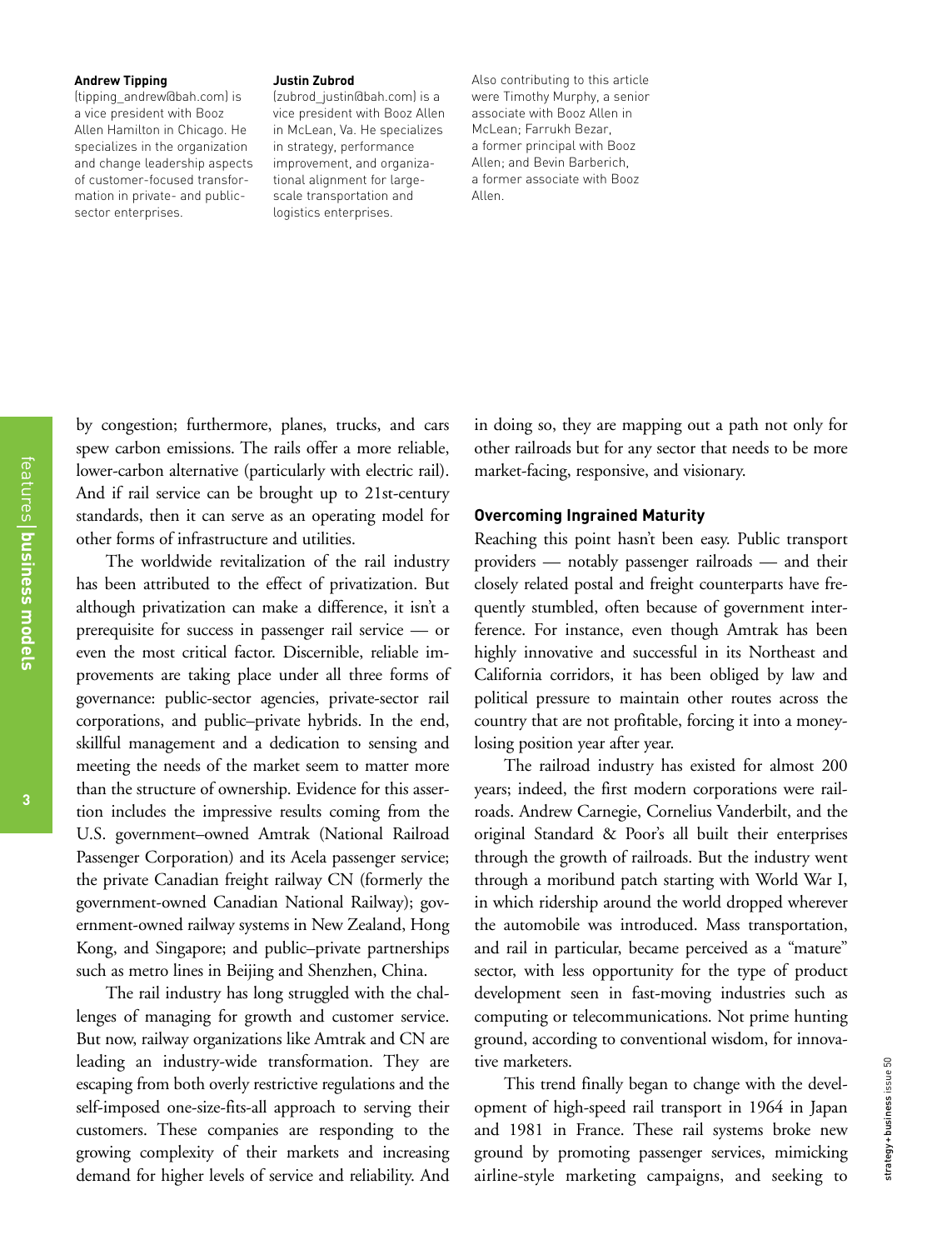# **Railroads have had to become customer savvy — a significant evolution for companies that did no marketing for most of their history.**

understand and provide the amenities that customers wanted. The success of the government-owned French National Railway Company (SNCF) gradually inspired other European countries to establish high-speed rail systems. In Japan, the state-owned Japanese National Railways fell into debt in the 1980s, was privatized (beginning in 1987) as the Japan Railways Group, and then recovered. Even so, despite the generally strong reputation of the rail systems of Europe and Japan, it has taken more than 40 years for the idea of high-speed, customer-centric train lines to catch on globally.

From the experience of the past few years in particular, key lessons are emerging. The best railway organizations, whether public or private, are absorbing both new computer-based technologies and proven leadership talent from the most innovative companies in industries such as manufacturing and airlines. This makes it easier for them to move from a government model that concentrates on merely managing routes and setting prices for the masses to a market-oriented mindset that allows them to differentiate their services for different kinds of customers and to charge accordingly. In becoming more market-facing, these railroads have had to become customer savvy — a significant evolution for companies that did no marketing for most of their history. This in turn required substantial organizational shifts: Companies that thought of their basic business as "wheels on rails," or one-size-fits-all utility offerings, had to learn to build product and service offerings to meet specific customer needs. They had to segment the market, as any customer-aware company would have to, and cater to the most profitable segments. To accomplish this, they had to become capable of making successful acquisitions, and of starting new businesses and services from the ground up. This seemingly impossible transition turned out to be very possible — with a shift in management attitude.

#### **New Zealand's Privatization Lessons**

There is no universal path to commercial success, but there are certainly signposts set out by railroads that have already made the journey — as well as the remnants of previous failed attempts. For instance, the New Zealand Railways Corporation's success after becoming privatized in 1993 has served as a model for many other railroads, including those in North America.

At first glance, New Zealand presents many obstacles to the railway operator who hopes to be profitable. New Zealand is a small country of fewer than 4 million people living on two narrow islands. It has a high costto-serve environment: difficult, mountainous terrain; seismic geography; extremely circuitous routes requiring slower, smaller "narrow gauge" lines; and short distances between markets, all in a country with mandatory union participation. Moreover, because railroads usually make money hauling large volumes over long distances, it is a major challenge to operate a profitable railroad in a country with a small farm economy, low demand, and a small industrial base. And, indeed, during the 1980s, the New Zealand Railways Corporation (then owned entirely by the national government) had problems declining productivity, growing railway losses, and an increasing government subsidy. More important, the true cost of transport in New Zealand was high relative to that in other countries and was continuing to rise, which had a negative impact on the country's industrial growth and economic attractiveness.

Thus, the government was thinking not just of

 **models**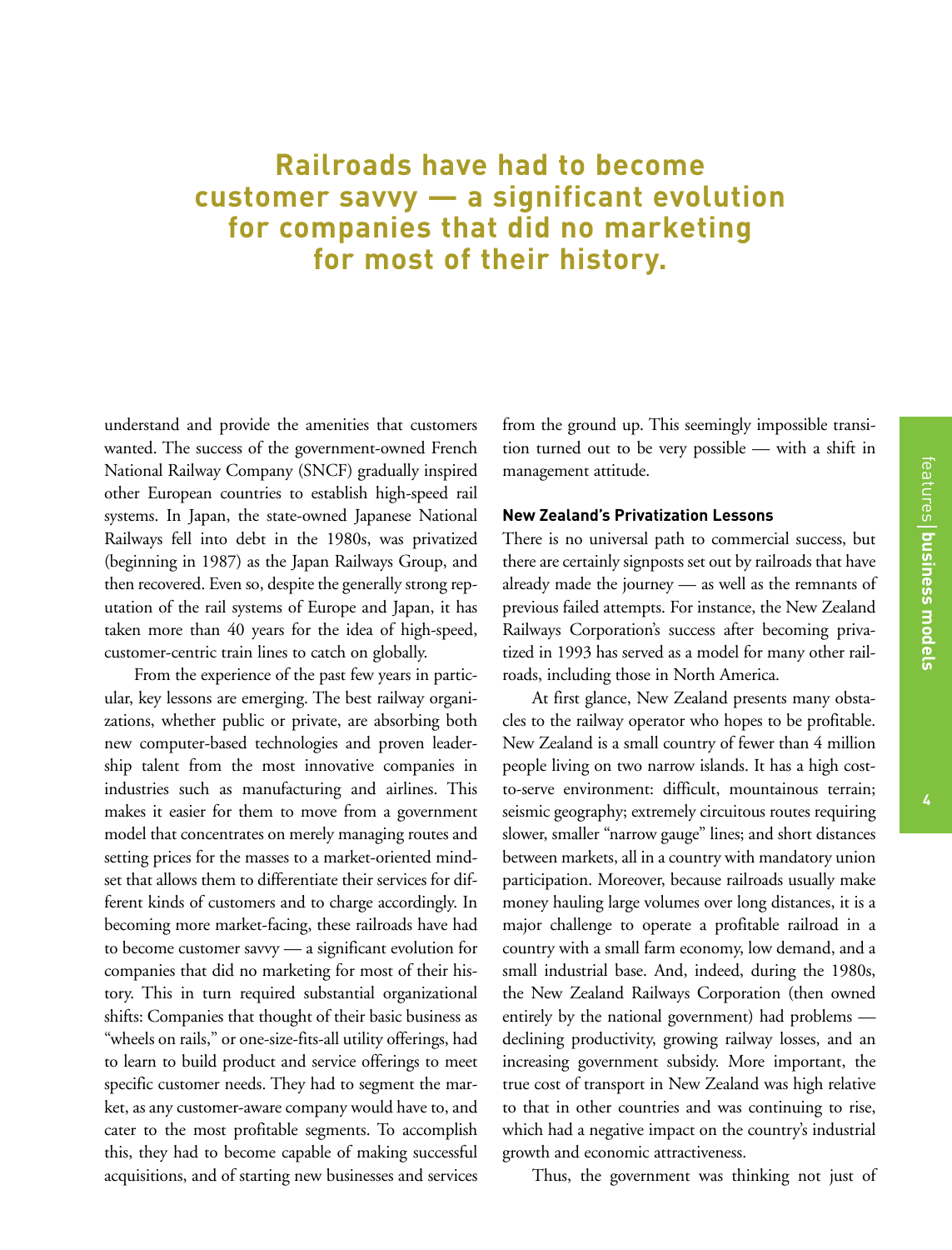## **Inside Acela's Success**

Amtrak's shining star and the most visible result of its new emphasis on meeting market needs is the highspeed Acela, which has grown passenger figures year-over-year since 2000. Congress approved its creation in 1997, during a rare pro-Amtrak administration, inspired by France's Trains à Grande Vitesse (TGV) and Japan Railways' famous Shinkansen bullet trains. Traveling at speeds up to 149 miles (200 kilometers) per hour, the Acela is slower than the TGV, but it is the fastest train in North America.

Amtrak's initial premium offering in the Northeast Corridor, from Boston to Washington, D.C., had been the Metroliner: a high-end, branded service first offered by Amtrak's predecessor Penn Central in 1969 targeting businesspeople. In the mid-1990s, when it came time to upgrade the infrastructure and the rolling stock for the Metroliner, says Fred Weiderhold

the rail sector but of the economy as a whole when it converted the railway to a corporation with a privatesector board. It brought in new leadership, eliminated government subsidies and interference in operations, gradually removed the constraints on trucking and other measures that had protected the railroad from competition, and sold the corporation to outside investors in an initial public offering. By 1996, three years after privatization, the company's revenue had increased from NZ\$489 million (US\$337 million) to NZ\$572 million (\$395 million), labor costs had been reduced from 46 percent to 34 percent of revenue, and operating profits had more than doubled, from NZ\$54 million (\$37 million) to NZ\$111 million (\$77 million). The railroad also saw an explosion of new and creative services in both passenger travel and freight transportation, including just-in-time freight delivery, value-added logistics, and new equipment and pricing schemes. Creative branding and marketing approaches for commuter and long-distance transportation won a number of awards

Jr., Amtrak's inspector general, Amtrak decided to update the entire service. From New York City to Boston or to Washington is prime high-speed train territory: A journey time of three to four hours from downtown to downtown competes well against air travel, especially with the strict post– September 11, 2001, security regime in U.S. airports. Consider the Eurostar high-speed rail service that links London with Brussels and Paris; it has captured two-thirds of the traffic on its routes. Amtrak has grown similarly dominant in the Northeast Corridor. Of the 10,000 daily passengers traveling between Washington and New York by either plane or train, 54 percent are now using Amtrak, up from 45 percent before the Acela was introduced.

Although there was an initial jump in Amtrak ridership when it was introduced, the Acela hit some early snags. A series of highly publicized technical glitches, including the discovery of cracks in the train's disc brakes in April 2005, forced Amtrak to take the entire fleet of 20 Acela trains out of service for five months. And on-time arrival records that dipped below 50 percent in 2003 bruised the Acela's reputation. Today, however, the Acela has an on-time rate of 88 percent, and it is shooting for 90 percent in 2008. "Basically, we took all of what we call the 'delay minutes' and we assigned ownership of the delays, minute by minute, to the respective Amtrak department: Is the train delayed because of a rolling stock [train car] failure? Is it something that belongs to the infrastructure? Is it something that belongs to the customer handling? Why is the train late, and what can we do to consistently improve this premium service for our passengers?" says Weiderhold. That analysis made each part of the system

in marketing, sales, and advertising.

But there is also a cautionary tale in the case of New Zealand Railways' privatization. From about 2000 on, its financial position deteriorated markedly, and increasing debt and declining margins seriously undermined its financial sustainability. The struggle was the result of increased non-rail competition, with too many operators charging too little for freight, primarily through aggressive pricing. Lacking cash, New Zealand Railways did not invest sufficiently in its rail lines. Ultimately, the government stepped back in and renationalized the network of rail lines for a purchase price of NZ\$1, recognizing that a rail system couldn't operate effectively when it did not have a truly competitive environment.

A lesson here, then, is that governments are not, by definition, the enemy; they can be capable and even visionary operators. Governments have played a similarly positive role in such locations as Hong Kong and Singapore, where mass transit organizations have been highly effective and competitive under government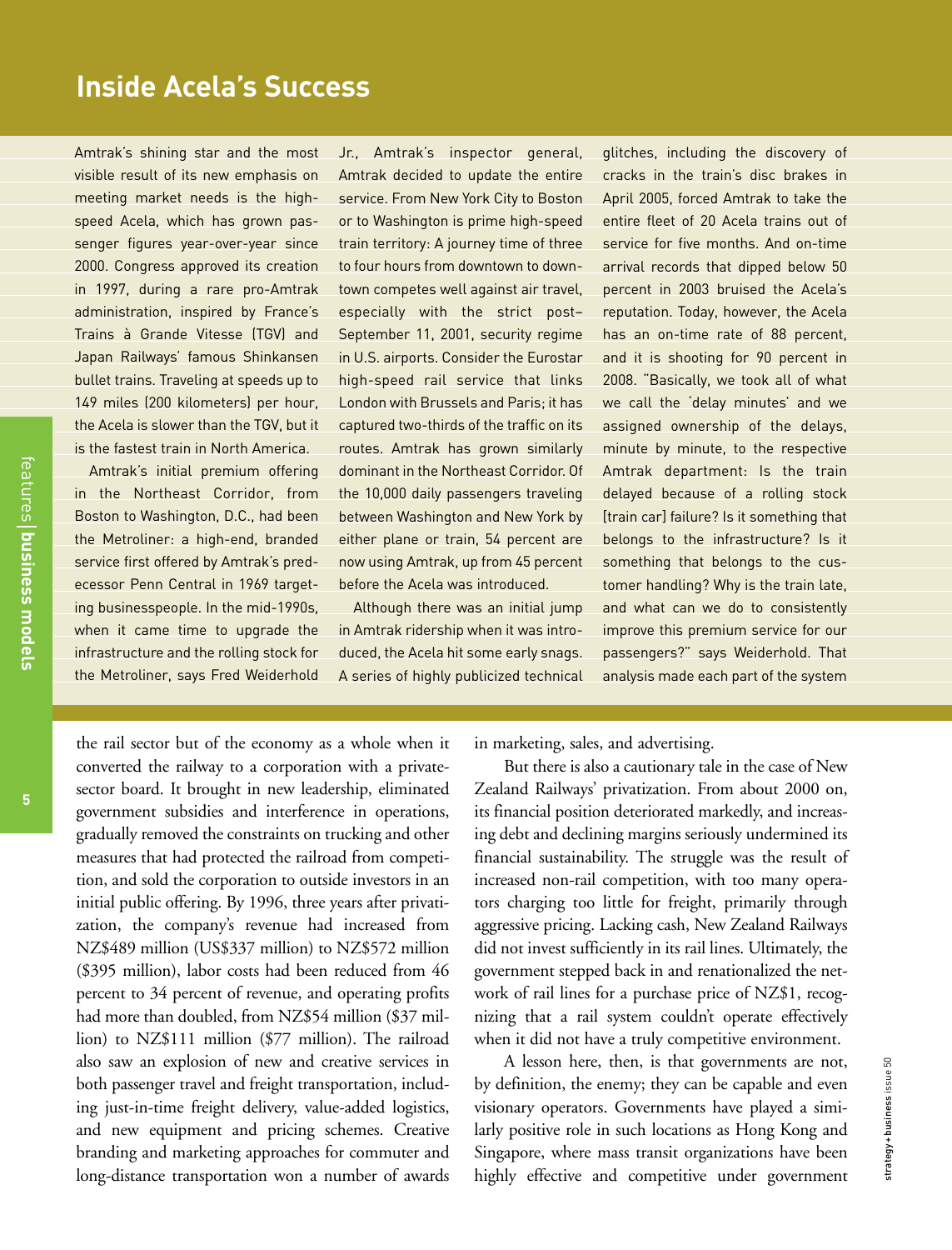responsible for a portion of delays and to work across functions to drive up overall on-time performance.

Thanks to these improvements and a comprehensive advertising campaign, the Acela has regained its ridership. During Amtrak's fiscal year 2007, which ended in September 2007, Acela's ridership was 3.2 million, up from 2.7 million in the previous fiscal year.

And Amtrak continues to push its Acela services forward. Further positioning the service as a direct competitor to airline shuttle flights, Amtrak recently added another weekday Acela round trip between New York and Washington, which stops only in Philadelphia, reducing the trip by 15 minutes. The company is also working on what Weiderhold calls the "platform product" — customers' experience from the time they enter the station to the moment they arrive at their destination. Washington's Union Station, for instance, is an architectural jewel and looks great upon entry, but the gate areas are uncomfortable and overcrowded. "When you pass through that station to the gate areas, you almost get 'herded' in there," Weiderhold says. "We haven't solved the space and gate problems yet, but we will. We want that whole Acela experience to be seamless and we want it to be top-shelf."

On the train itself, Amtrak is considering upgrading to more comfortable seats and better food and beverages. "Whatever we can do to differentiate the product for the prospective customer, especially as it relates to what the airlines are offering, I think it's smart money," Weiderhold says. "We also do whatever we can to make the traveling time productive, in a way that customers can't get if they're flying or

driving. For instance, we're trying to launch a program with T-Mobile to provide continuous Internet access."

Amtrak has set ambitious goals for the Acela, hoping to reach US\$500 million in annual revenue on the line in fiscal year 2009, accounting for about one-quarter of Amtrak's total passenger revenues. This compares to approximately \$400 million for 2007. Weiderhold believes there is further opportunity to penetrate, in particular, the New York–Boston route. And the company is not limiting its vision to the Northeast: Weiderhold sees potential for high-speed trains in other U.S. markets, such as those serving travelers between Los Angeles and San Diego. "I think passenger rail in this country is going to enjoy a resurgence," Weiderhold says, "and finally find its proper place in the intercity transportation system."

**— A.T. and J.Z.**

ownership. Those transit systems have, of course, benefited from high population densities, but Singapore's policies have also buttressed ridership. Singapore has granted long-term rail franchises to the governmentowned SMRT and more recently to a private operator, SBST, a major bus operator in Singapore that has expanded into rail. In this way, the government has been able to promote competition.

The New Zealand model has also imparted lessons to rail operators in North America. On the freight side, for instance, CN has freed itself from the strictures of government ownership. In doing so, it has proved agile and responsive to the changing needs of its markets, providing end-to-end supply solutions for its customers and creating new demand in the process. In general, the freight operators, most of them private but heavily regulated since their founding, have become highly effective organizations over the past decade. They have grown their top lines and improved profitability while investing substantially in new technology. As a result,

they are attracting major investments from the likes of Warren Buffet and Bill Gates; Gates, in fact, is the largest investor in CN.

But market responsiveness does not work just for privately held operators. Amtrak's Acela Express highspeed train is proving surprisingly successful, steadily building its ridership in the seven years it has ferried passengers along the Northeast Corridor. Like CN, Amtrak has shown itself able to drive growth in mature markets and to create opportunities in an industry that has only recently recognized the need to compete for business.

#### **Canada's Transcontinental Turnaround**

Since it was privatized in 1995, CN has gone from being a stodgy Canadian Crown corporation to becoming one of the leading railroads in the world by identifying and addressing customer needs. In a dramatic improvement from the era in which goods placed on a train seemed to disappear until they mysteriously reached their destination weeks later, now customers can track their freight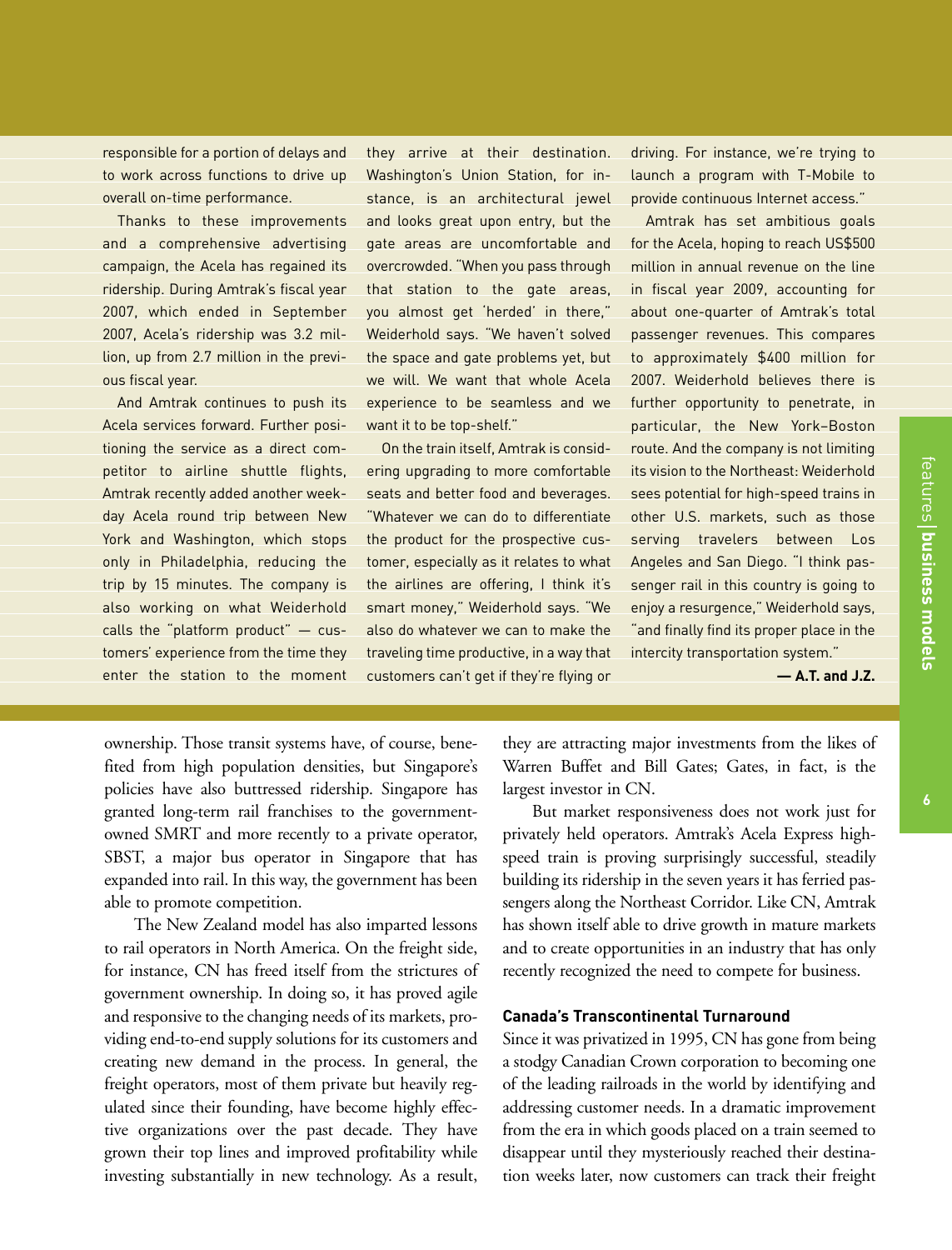#### **Exhibit 1: Operating Ratios for CN vs. C ass Fre ght L nes**

Strong management at CN has led to high profits and low operating ratios, especially compared to the average of the other Class I freight railroads.

on CN just as they would with FedEx or United Parcel Service. Customer billing has improved, and CN has also demonstrated a sophisticated understanding of its freight customers' supply chain needs.

At the time of privatization, CN was a transcontinental railroad with track from Halifax to Vancouver, but it had only a limited presence in the United States, courtesy of its Grand Trunk subsidiary, which served the Detroit–Chicago corridor. The company's turnaround accelerated when it made several key acquisitions. The first was Illinois Central (IC) in 1998, which allowed CN to reach New Orleans and the Gulf of Mexico. Then in 2001, it bought Wisconsin Central, thus penetrating farther into the upper Midwest and plains states.

One important side effect of the IC acquisition was that IC's president, E. Hunter Harrison, became chief operating officer of CN. Widely perceived as a topnotch railroad operator, Harrison became chief executive officer of CN in January 2003. Under his leadership, the company made one more small but critical acquisition, in May 2004 — Great Lakes Transportation. At almost US\$38 million per mile, the \$380 million purchase of the company's 10.5-mile (17-kilometer) section of railroad near Duluth must rank as one of the costliest purchases in rail history. Yet the 10.5 miles in question completed the route from New Orleans to Chicago and onward to CN's transcontinental network north of the border, justifying its price tag.

This series of acquisitions allowed CN to become one of North America's most profitable railroad operators, with the lowest operating ratios (expenses as a percentage of revenues) of all freight carriers — in the mid- to low 70s, compared to ratios in the 80s for other carriers. CN has become adept at exploiting its market at a time when freight rail is facing capacity constraints, and it has been able to create higher value than the other major (Class I) freight railroads. (See Exhibit 1.)

Certainly, some favorable conditions in the industry have contributed to CN's success. North American freight rail has little bureaucracy and few track incompatibility issues to hinder travel over long distances. Tenyear railroad trends, published by the Association of American Railroads, show freight revenue soaring from



Note: Class I data for 2006 is estimated

**Source: Booz Allen Hamilton** 

less than US\$35 billion in 1996 to \$47.9 billion in 2005. Much of this growth can be attributed to the rise of imports from Asia, particularly China, which arrive at West Coast ports and need to be transported across the country. In addition, many power stations are switching from natural gas, which is delivered by pipeline, to coal, which travels by rail.

Another factor driving freight growth has been restraints imposed on the trucking industry. The short supply of truck drivers, regulations limiting the time they can spend on duty, and worsening highway congestion have made road haulage less competitive. But unlike trucking, rail cannot quickly expand, because the railroads must make massive capital investments simply to maintain and upgrade existing track, leaving little money for building new routes. Freight railroad operators are among the most extensive capital investors, with 15 to 20 percent of revenues on average reinvested in the track (which, unlike road or air routes, is not federally funded) and rolling stock (the locomotives and cars).

Capacity constraints lead to increased prices, but although there are still six Class I freight railroad operators in North America, competition has kept prices down. Instead, innovative rail operators have looked

**7**

features

**business**

 **models**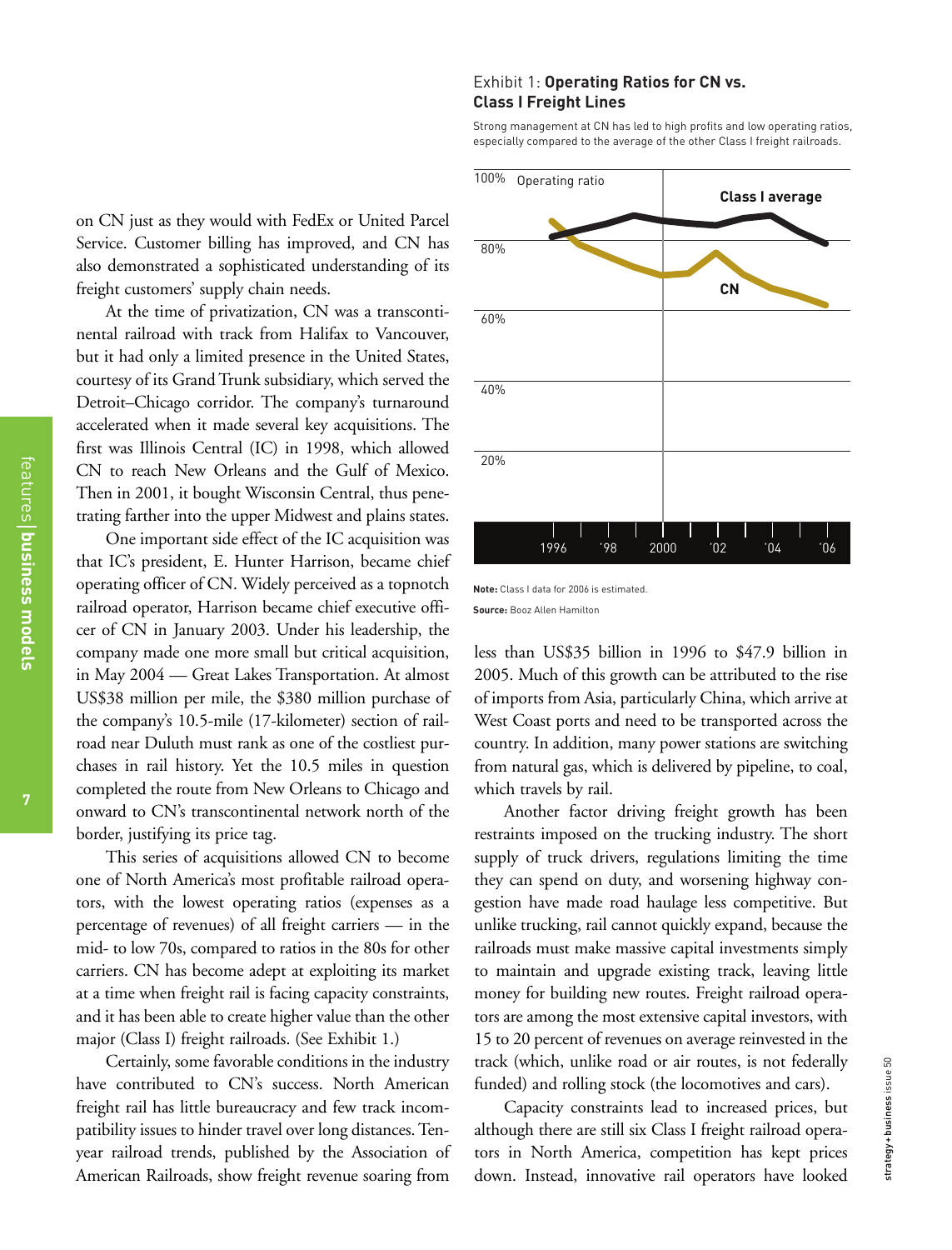# **CN has proved agile and responsive to the changing needs of its markets, providing end-to-end supply solutions for its customers and creating new demand in the process.**

for new ways to squeeze more money out of their existing networks.

One key to doing that has been to find a way to fill the cars that leave the West Coast loaded with Asian goods for the Midwest and East Coast and return virtually empty. CN has worked with other transportation companies, agricultural operations, and the government to create the infrastructure necessary for a low-cost, efficient supply chain that reaches all the way to Asia, encouraging the export of agricultural products to China for processing. Similarly, the company worked with ethanol producers to find safe ways of transporting the combustible alcohol over rail as the export market grew. CN also benefited from the fact that transport of metallic ores almost doubled in 2005, mainly feeding China's manufacturing boom.

This market responsiveness, which CN shares to some extent with the BNSF Railway, Union Pacific, Norfolk Southern, and others, is typical of a visionary rail company, as is CN's disposal of unprofitable lines of business. Take, for example, dropping off and taking on single boxcars loaded with industrial products at small towns en route. This used to be an established part of freight rail company service. But CN has largely dropped that part of the business, focusing instead on becoming a "scheduled freight railroad" with on-time performances to not only rival, but beat, trucking over medium to longer distances. The impact is enormous, with a reduction in rolling stock possible thanks to reduced complexity in point-to-point services and higher train velocity. Similarly, CN has been a market leader in the introduction of radio-controlled locomotive switching, which reduces employee costs.

Shippers, too, have changed their business practices

to reap the benefits of new, more efficient rail services. Grain producers, for example, have invested in larger silos; because the producers can load more grain at a time, the railroads can use multiple cars and longer trains for each shipment, rather than running smaller trains several times. This gives CN economies of scale that allow it to offer lower rates to shippers, as well as providing better service.

Railroads still confront issues involving a unionized workforce, outmoded work rules, and various legacy agreements and restrictions from an earlier era. But despite a small dip in rail freight tonnage figures in early 2007 and some highly publicized train derailments in ecologically sensitive areas, the North American freight rail industry's future looks bright.

#### **Amtrak's Unexpected Triumph**

Probably no passenger railroad turnaround story is as significant as that of Amtrak; it suggests that dedicated management can overcome a host of obstacles. Since it was formed in 1971 as a U.S. government–owned amalgamation of the largely declining passenger lines of private railroads throughout the United States, Amtrak has fought a losing battle for financial independence. Even in its most successful years, since 2002, Amtrak has barely survived on a federal government handout of \$1 billion per year on top of fare receipts. Its funding allocations are driven largely by political considerations, rather than by Amtrak's operating and capital needs. As a result, investments in rolling stock and infrastructure have repeatedly been postponed.

Nowhere is this felt more acutely than in the Northeast Corridor, from Boston to Washington, D.C., the most densely populated area of the United States.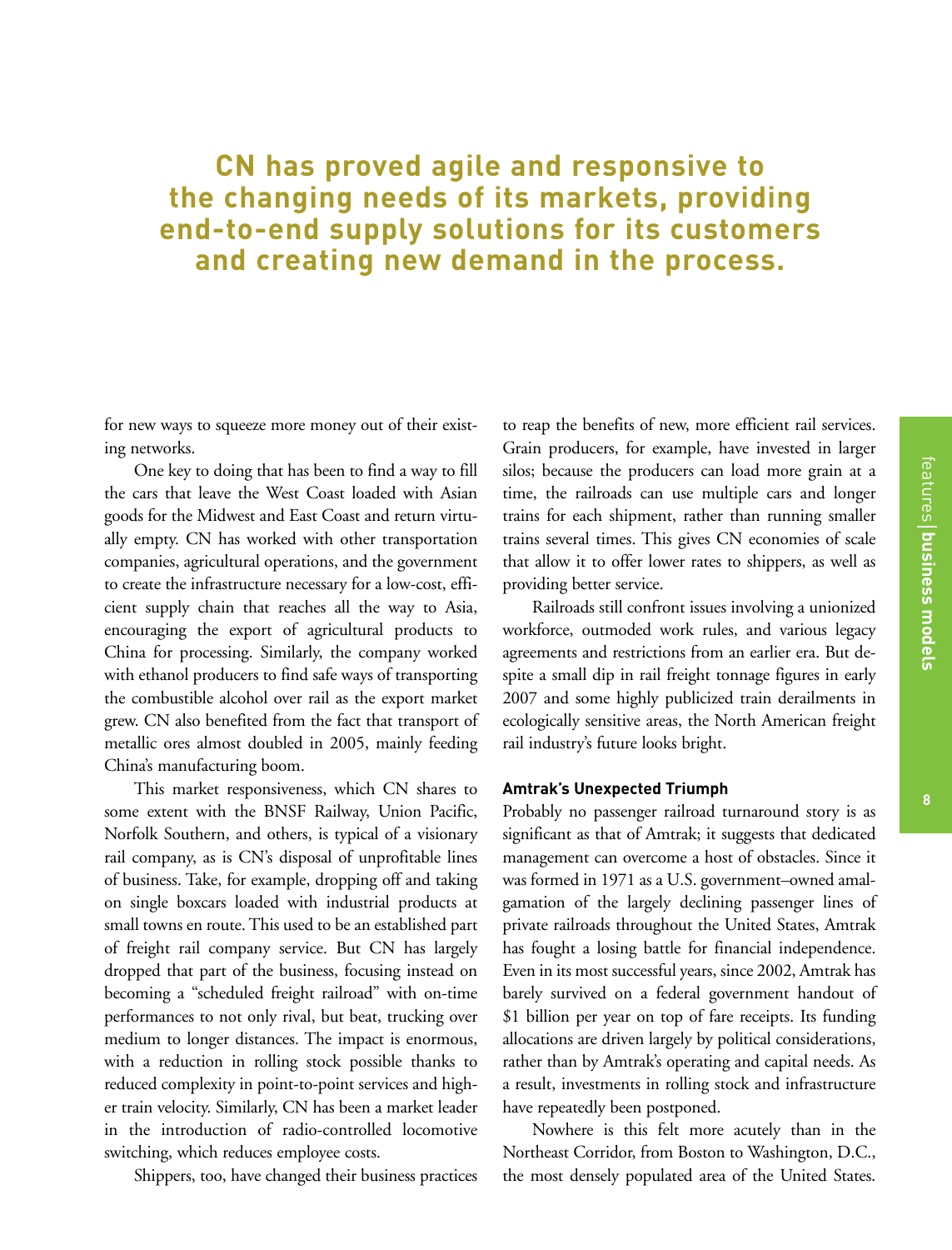# **Nearly 50 percent of Amtrak's \$1.4 billion in annual ticket revenue comes in through the Web site, instead of through the high-cost call center or station agent channels.**

There, freight and commuter railway companies all use Amtrak-owned track while competing with Amtrak for business. The Northeast is the oldest section of railroad in the U.S. and has been in disrepair (some would say "patched together") for decades, due to underinvestment by a series of administrations in Washington. This has led to power outages, bridge closures, and disruptive engineering work. The rolling stock is also old, and Amtrak trains in the Northeast Corridor are often late and sometimes canceled owing to mechanical problems. Commuters in the country's Northeast are among the most frequent train riders, but their experiences have too often landed them in the dissatisfied or disgruntled camp. As a result, Amtrak has been plagued by negative public perceptions throughout most of its history.

Yet despite these adverse circumstances, Amtrak was able to launch the Acela Express, a higher-speed rail service and an immediate hit with businesspeople and politicians shuttling among the eastern seaboard's major cities. (See Exhibit 2.) The company had recognized an underserved rail passenger niche that needed a reliable, speedy, and relatively comfortable alternative to air travel. To market a new rail service to them, Amtrak studied Eurostar, made up of private companies that had broken free of their largely state-owned parents in 1994 to establish a separate and unified marketing organization known for innovative advertising, competitive leisure promotions, and a generous frequent traveler program.

Amtrak also sought out leadership from the commercial sector and developed its existing talent with an eye toward becoming more market-facing. For instance, Amtrak's board reached outside the railroad industry to tap Alex Kummant as president and CEO in 2006. Along with his prior railroad experience,

Kummant was a veteran of Invensys Controls and Komatsu America Corporation, both manufacturing companies. Significantly, he was chief marketing officer at Komatsu America.

The value of Kummant's marketing background was evident when, early in his tenure, he promoted Emmett Fremaux to vice president of marketing and product management, greatly expanding the scope of those functions within Amtrak. Fremaux had been the railroad's vice president of customer relationships and revenue from 1996 until 2001; he had spent some time at the consulting firm Accenture, then returned to Amtrak in 2005. His promotion provided an executivelevel mandate to align marketing efforts with product performance improvement to drive ridership and revenue growth.

Such moves have set the stage for Amtrak to engage in a period of genuine marketing innovation, supported by technology. It now collects data and tries to understand how passengers are affected by changes in pricing or scheduling, a huge step because it allows for a strategic approach to channel-based sales distribution. Although it is not yet as sophisticated as some leading airlines, Amtrak now encourages ticketing online at www.Amtrak.com, and passengers can also buy tickets or pick up prepurchased tickets at kiosks in train stations. In fact, nearly 50 percent of Amtrak's \$1.4 billion in annual ticket revenue comes in through the Web site, as compared with the high-cost call center or station agent channels. Passengers can check information about delays online, and "Julie," Amtrak's natural-language, full-service telephone-based automated booking agent, is also available to assist customers. All of these channels were developed by Fremaux during his tenure as VP of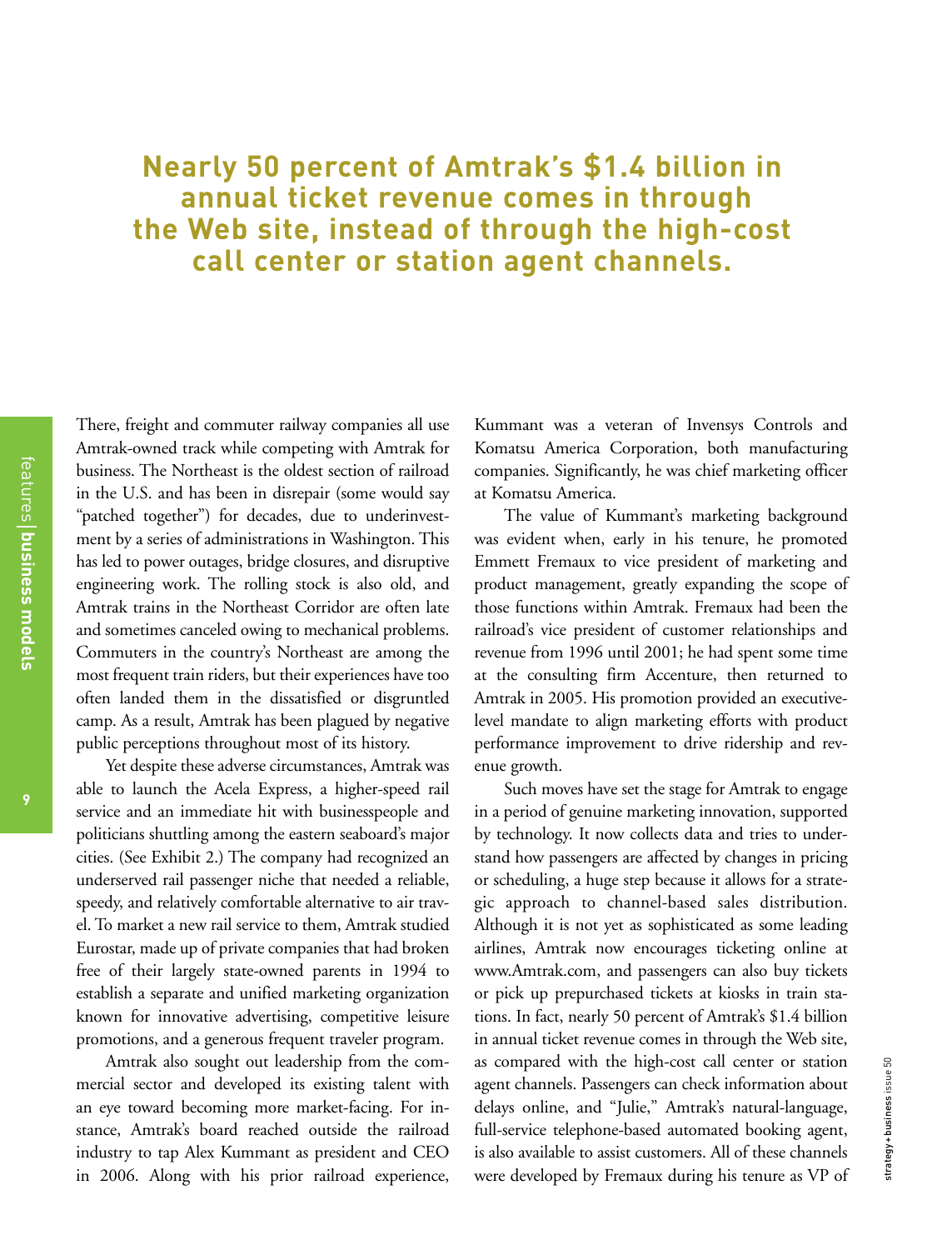#### Exhibit 2: **Decreasing Losses at Amtrak**

Amtrak's losses have been mitigated by improved management of its historically high expenses and a general upward trend in revenues, driven in part by the Acela service in the Northeast Corridor, which was launched in December 2000



Source: Amtrak annual reports, 2001-2006; Amtrak press release FY07; BTS Rail Profile 1960-2001

customer relationships and revenue. They have been essential for Amtrak in dealing with professional, educated customers on its Northeast and California routes.

The bonus is that the new systems, while helpful to customers, also help Amtrak maximize its revenue. Booking an Acela ticket is now sophisticated in a way that the old Amtrak never was. Amtrak borrowed from the airlines' experience with analyzing load factors (the percentage of capacity that is sold) to develop a differentiating pricing strategy for the Northeast Corridor. Peak-hour trains are costlier, as are same-day round trips. This premium price competes with airfares for the same routes, taking advantage of rail travel's greater convenience to downtowns, lower susceptibility to weatherrelated delays, and less-restrictive security measures. Conversely, weekend excursions are priced to allow couples and families to use the trains less expensively. The challenge for Amtrak now is to apply these innovative marketing approaches to all of its business lines, taking broader advantage of the customer-focused capabilities that enabled the Acela to succeed. It can certainly be done: One success story is Amtrak's Guest Rewards program. It, too, targets the business traveler, featuring partnerships with corporate hotel chains and car rental firms as well as plentiful points earned on full-fare tickets, which can be redeemed on leisure trips or membership in frequent-traveler lounges.

Despite increased competition from low-cost airlines and the Northeast Corridor's creaky infrastructure, ridership continues to rise. This growth, which has contributed vital revenue streams to Amtrak, has begun to subtly shift public opinion on rail travel. Especially as environmental issues become more prominent, gridlock confronts more automobile users, and airports struggle with security measures and overcrowding, the appeal of high-speed rail is growing.

It's growing so much, in fact, that the U.S. Congress has proposed a new reauthorization bill for Amtrak that not only would pay \$3.35 billion toward general upkeep of the infrastructure until 2011, but also would create a \$5 million per year fund for more high-speed trains, dubbed the Next Generation Corridor Train Equipment Pool. If passed, these long-term investments will allow Amtrak to revamp its infrastructure and rolling stock to keep up with its advanced marketing and product management strategy.

#### **The Growth Years**

Why has it taken so long for railroads to capitalize on the advantages of growth? Essentially, these companies have needed to go through three distinct stages of development. The first was simply cost improvement, often involving shutting down rail lines, selling noncore assets, and eliminating large numbers of redundant employees. In management parlance, companies plucked the "low-hanging fruit." The second stage of change involved taking these smaller, slightly more focused organizations and gradually improving the ser-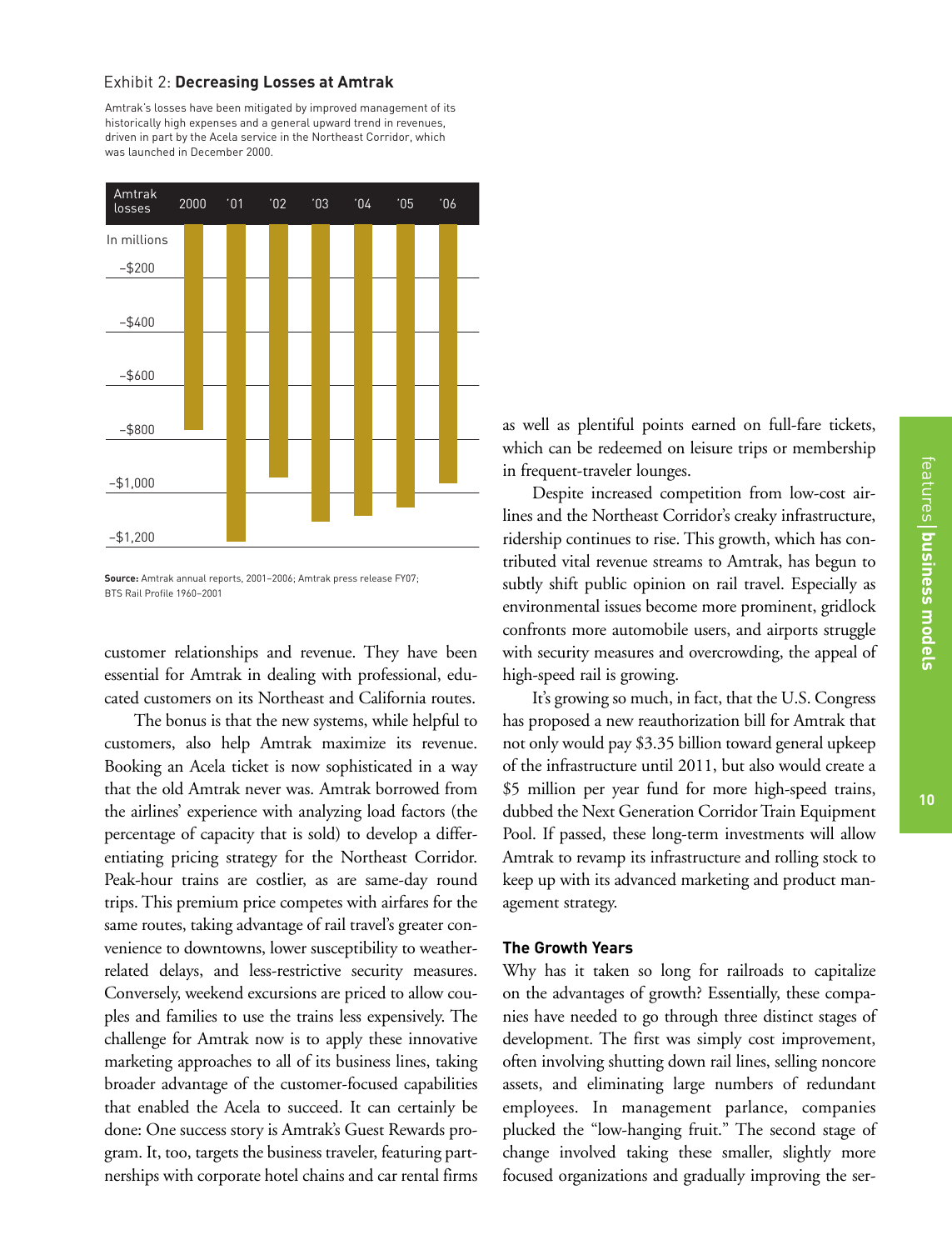## **Lessons for a Counterpart**

**by William J. Holstein**

Postal services have run on a track similar to that of railroads in terms of privatization and their need to compete with commercial enterprises. As postal reform looms large in both the United States and Canada, decision makers will have the opportunity to put to use many of the lessons from the railroads' growth initiatives.

The U.S. Postal Service (USPS), a giant with US\$68 billion in sales and 700,000 employees, has been engaged in a compete-and-cooperate pattern with two private-sector companies, FedEx and United Parcel Service (UPS). That has helped spur the USPS to make dramatic strides in quality and performance. FedEx and UPS have also played a key role in introducing new sorting and online tracking technologies that have spread into the postal system. In this sense, allowing a measure of competition in this formerly government-dominated sector has been fruitful for the agency. Additionally, the USPS has bene-

fited from the fact that Postmaster General John E. Potter has been open to innovative ideas from outside, which is somewhat surprising considering that he started his career as a postal clerk in New York in 1978. The result of Potter's approach has been such products and services as Click-N-Ship, automated postal centers, and prepaid Priority Mail.

But the post office is still mired in overlapping and constricting regulations. In late 2006, Potter and his allies in the corporate sector helped push through Congress a new law that put the service on firmer financial footing, preserving universal service at affordable rates, but allowing price increases tied to the rate of inflation. Potter is likely to continue to press for reforms that would allow the USPS to compete more directly with FedEx and UPS, particularly in the overnight delivery market for both letters and parcels. He says that he seeks to create a more competitive, market-facing

organization. One obvious stricture that could be eased is the requirement that the USPS deliver mail to every community in the United States, no matter how remote, six days a week. Easing that to even five days a week would cut costs enormously.

The U.S. Postal Service is not the only one experiencing major changes. Some observers speculate that Canada Post will be privatized. Moya Greene, who was named president and CEO in May 2005, has experience in both the private and governmental sectors. Most significantly, she was part of the Ministry of Transportation and is credited with the privatization of Canadian National Railway. In view of the success that CN is enjoying, it would not be surprising to see Greene attempt to apply her privatization experience in her new role.

*William J. Holstein (bholstein2001@ yahoo.com) is a contributor to the* New York Times, Barron's, *and* Fortune.

vice they offered, mostly in small, incremental ways.

But the third stage, which most rail companies are just entering now, is growth. Whether they are governed by the public sector or privately owned, experience suggests that railroad companies (with the exception of some railroads, like New Zealand Railways, that face unique challenges in their competitive environments) must display four characteristics to achieve genuine growth.

**1. Willingness to take risks.** Amtrak did not wait for a market for Acela to develop. It used an arsenal of marketing tools, including passenger segmentation, loyalty programs, viral marketing, and targeted promotions, to carve out a niche in a competitive market where none previously existed. If the right management mentality is in place, even a government-sponsored railroad can innovate and succeed.

Equally, CN has not been constrained by the tradi-

tional ways of doing business in its markets. Its acquisition strategy, for example, was remarkably bold. The end result is that its freight cars roll on, but they now carry much more profitable loads and serve as a vital connection to the global marketplace.

**2. Enhanced leadership capabilities.**Until the 1990s, most railroad companies had been unsuccessful in attracting the new talent that all businesses need infusions to reshape their culture and operating style. Success at CN and Amtrak is clearly linked to the arrival of new players. These senior executives from outside placed in key decision-making roles become the agents of change. That process may involve a wrenching cultural transformation because the traditional utility mind-set of setting prices and controlling routes has to give way to a greater emphasis on strategic planning and marketing.

The most visionary rail companies also recognize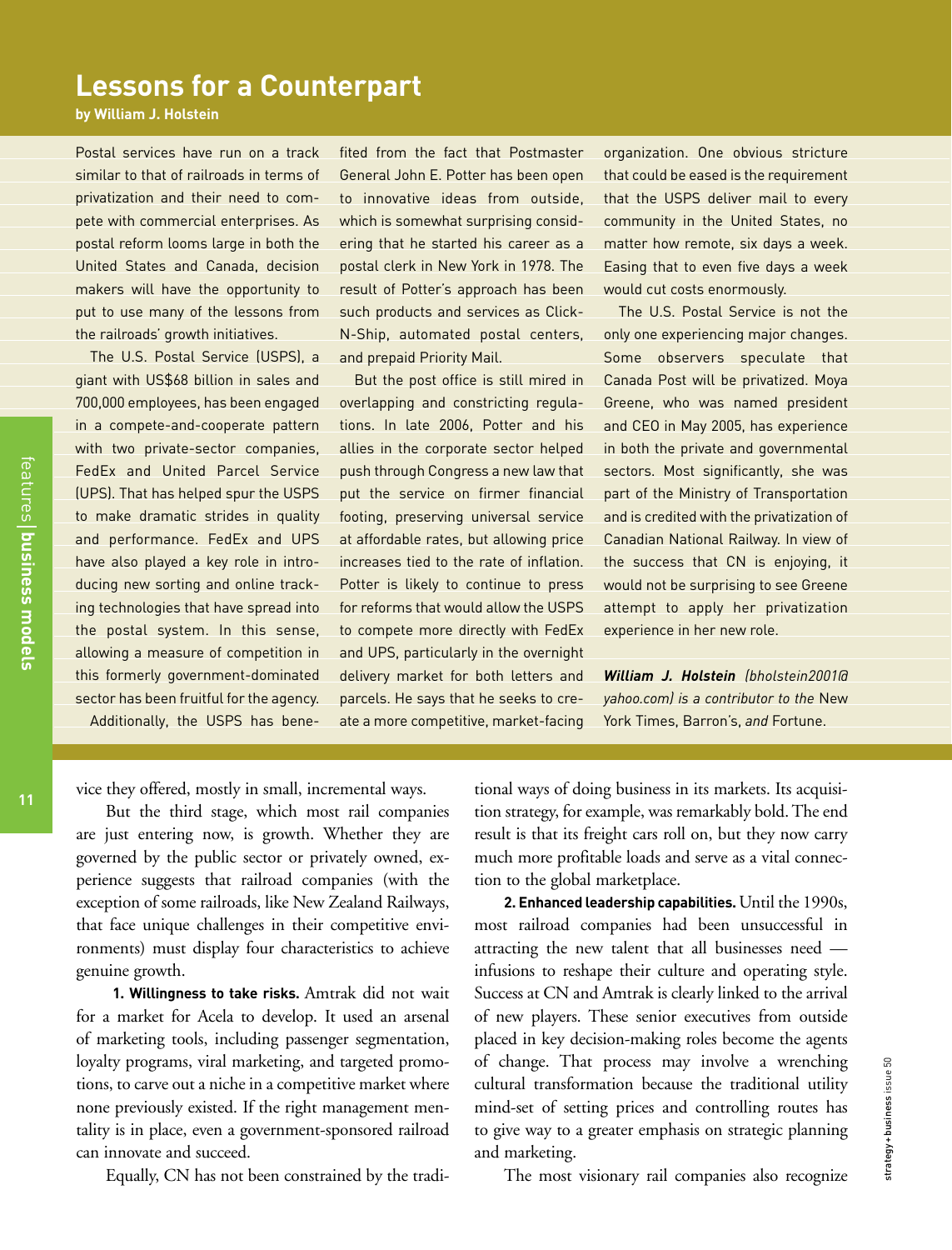marketing as critical at the executive level and give marketing decision makers significant authority. Their scope of responsibility extends beyond advertising and public relations to product strategy. Marketing provides the link between functions performed across the organization: pricing, sales and distribution, product development, and customer service. A railroad chief marketing officer role requires capabilities and technology to truly understand and meet the consumers' needs.

**3. A firm definition of success and the metrics to measure it.** The railroad industry's culture is changing: Executives are recognizing that the point of the game is not to maximize gross revenues (especially when not all business segments can be profitable), but rather to use available information to maximize returns in every line of business. Amtrak is now capable of measuring what its customers are thinking about its services, a remarkable breakthrough in many ways. CN has learned how to measure any new initiative's impact on revenue growth and profitability.

**4. Determination to become truly market-oriented.** Customer-facing organization models are in many ways the opposite of the command-and-control models that prevailed in regulated industries. Achieving this kind of organizational transformation is extremely difficult, but the evidence is overwhelming that it is a key to growth. And it can happen whether a railroad is government sponsored or fully privatized.

In short, the railroad organizations that were once inward-looking are now forced to look to the market. They must innovate across all aspects of their business — including their management styles and technological systems. And they have to embrace marketing as a science for helping them understand what customers want

and then giving them what they need. If railroad organizations heed these lessons, they can escape low margins and low growth rates, achieve much higher performance, and build a more sustainable and loyal customer base than anyone might have imagined previously. **+**

Reprint No. 08107

#### **Resources**

Harry Bruce, *The Pig That Flew: The Battle to Privatize Canadian National* (Douglas & McIntyre, 1997): An overview of CN's history and illustrates its progress and growth as a company.

Viren Doshi, Gary Schulman, and Daniel Gabaldon, "Lights! Water! Motion!" *s+b,* Spring 2007, www.strategy-business.com/press/ article/07104: Forward-looking view of expansion of transportation, energy, and water infrastructure, which are all linked together, with rail systems particularly important for travel within and between cities.

Edward Landry, Andrew Tipping, and Jay Kumar, "Growth Champions," *s+b,* Summer 2006, www.strategy-business.com/press/article/06206: Survey data from Booz Allen Hamilton and the Association of National Advertisers identifies marketers who drive growth by leading product innovation and new business development.

Geoffrey Precourt, ed., *CMO Thought Leaders: The Rise of the Strategic Marketer* (strategy+business Books, 2007), www.strategy-business.com/ cmoreader: Insight from 15 top marketing leaders on the current and future direction of their field.

National Association of Railroad Passengers (NARP) Web site, www.narprail.org/cms/index.php/resources/more/s\_294/: Includes a helpful overview of the U.S. Passenger Rail Investment and Improvement Act of 2007, with regular updates.

For more business thought leadership, sign up for *s+b*'s RSS feed at www.strategy-business.com/rss.